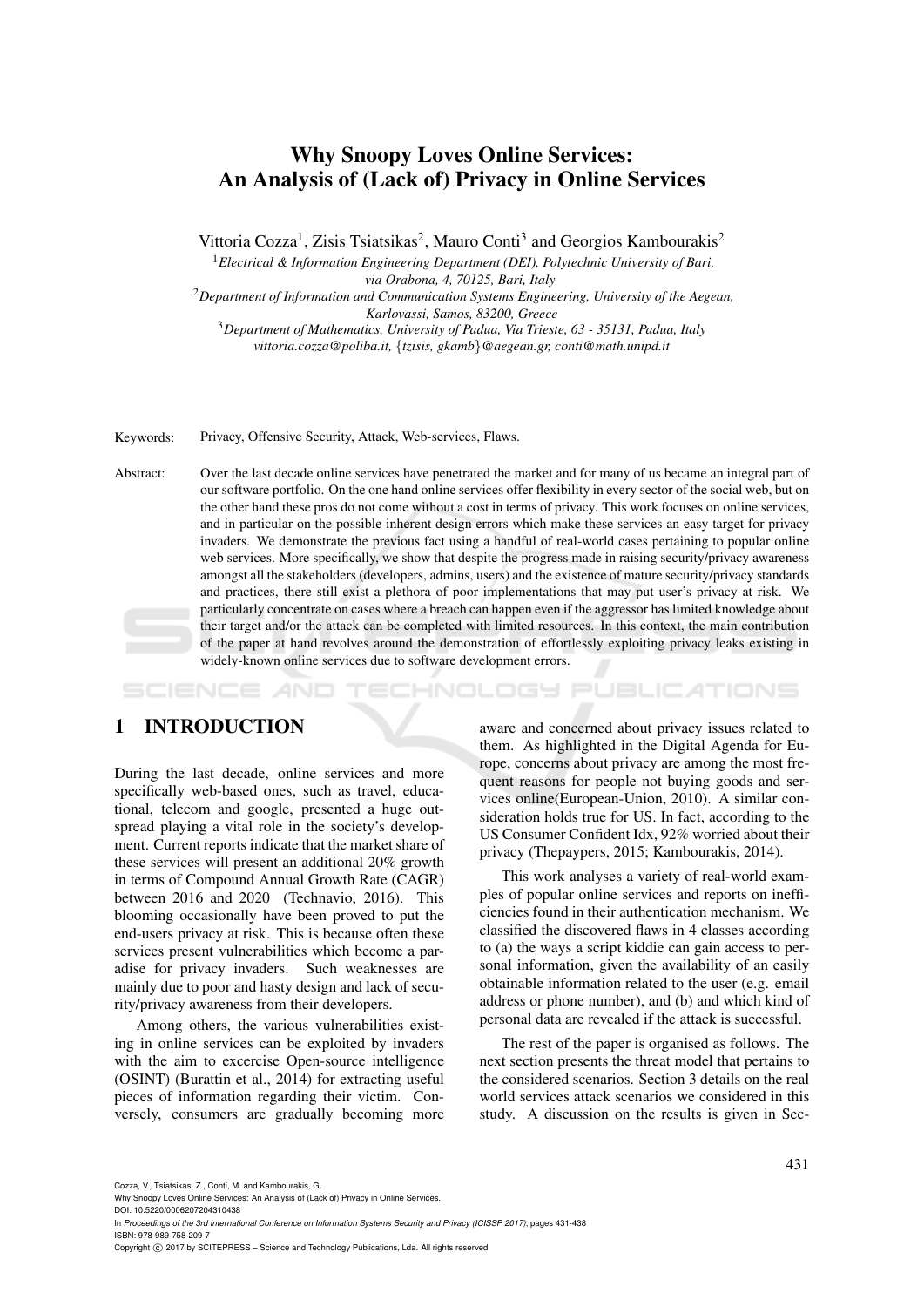tion 4. Section 5 addresses related work. The last section concludes and gives pointers to future research.

## 2 THREAT MODEL

The work at hand builds over the fact that an adversary is able to access a significant amount of personal information about a user of an online service either if they are aware of just a single piece of data about the victim or not. By personal information we mean "any information relating to an identified or identifiable natural person (data subject)" (Council of European Union, 2016). Specifically, having in mind an attacker-centric model, we can designate two distinct types of attack: the *targeted* attack and the *random* one. According to a random attack the attacker does not obtain information in regards to a specific user, but they are able to penetrate the security apparatus with limited or moderate effort. On the other hand, a targeted attack is applicable when the perpetrator is in position to straightforwardly reveal a significant mass of personal information by obtaining a single piece of information, say, the victim's mobile phone number or their date of birth or a ticket booking code. In this respect, we can realise a two-step attack: (a) Obtain the necessary information about the victim to initiate the attack, and (b) Exploit the obtained information with the purpose of accessing the service and steal personal information about the victim.

Having the above in mind, an attacker can take advantage of web forms meant to provide a fast and easily accessible web service. This is especially true for services which for the sake of simplicity and usability allow clients to access their account without login. Instead, such web forms require as username an easily obtainable in most cases code (email, student code, booking code) plus a weak in terms of length and complexity password. While this situation renders user access easier and faster, it simultaneously exposes the user to privacy-breaching attacks. To sum up, we focus on two basic types of adversaries: internal and external ones. The main difference between them lies in the actual type and amount of information they need or already possess in order to initiate the attack. That is, an internal attacker belongs to the inner circle of the victim, say, she is the victim's colleague or friend. Obviously, an internal adversary can initiate the attack in a shorter period of time in contrast to an external one. This is because as an internal aggressor is considered honest, their environment inherently leaks more useful data regarding the victim.

### 3 REAL-WORLD SCENARIOS

Based on our threat model, we selected several categories of real-world applications and for each of them analysed the top 3-4 applications that were found to suffer from inherent privacy leaks. Naturally, this list is not exhaustive and the cases analysed here are only representative, meaning that there exist numerous others out there. Surprisingly, our study revealed that even large and well-known organizations that on a daily basis handle personal information of thousand of people all over the world, in travelling, telecommunication and other sectors. As explained further in this section, all these services fail to address with consistency the corresponding security/privacy standard practices (Calder and Watkins, 2010).

### 3.1 Classes

In the analysis of the various cases demonstrating vulnerable services, we use four different empirically derived classes, namely C1-C4:

- The first class  $(C1)$  refers to services which utilize at most 6-digit PINs.
- C2 refers to services which require public records such as email addresses and exactly 6-character long alphanumeric PINs.
- The class C3 corresponds to services which require the combination of public records (e.g., email address) in combination with a minimum 6-character long password to access the service. Opposite to C2, this class covers cases where the users are required to employ special characters in selecting their password.
- The last class (C4) refers to user login forms which require publicly-known information and are exercised through social engineering techniques.

### 3.2 Cases

This subsection details on the various real-world services that were pinpointed to be weak in terms of security. Furthermore, the vulnerabilities found are classified according to at least one of the four classes of section 3.1. We analyze examples from diverse sectors, including social networks, travel services, smartphone services, educational services, and Google.

### 3.2.1 Social Networks

We manually analysed the prevailing social networks in Europe according to Alexa, namely Twitter and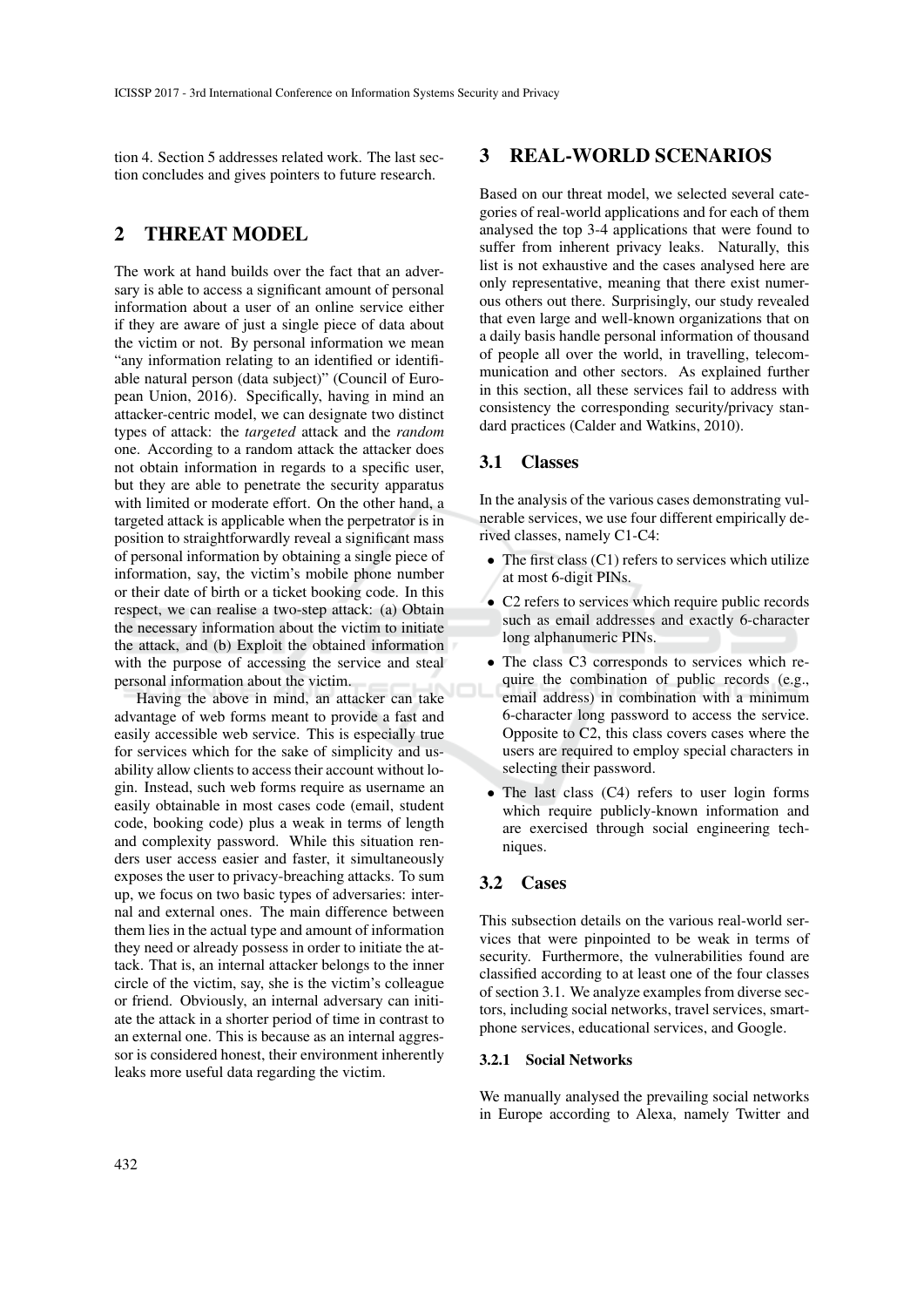Google+. We report also a vulberability related to Facebook beta version, spotted initially by [Prakash et al.] (note however that this bug has been patched in the meantime). Google allows unified access to a plethora of services via the "My Account" web interface at https://myaccount.google.com/?hl=en. This means that after accessing it using their username and password, a user is automatically logged into all of the rest Google services, including Gmail. With this mindset, we analyse the case of breaking Gmail and then Google+ aiming to gain access to the user's Google services.

*Facebook beta version:* The hack in (Prakash, 2016) refers to C1 class and presents a way to access any Facebook (FB) account by exploiting a flaw in the beta version of FB website(Facebook beta, 2016). More specifically, FB's policy, specified that whenever an "i lost my password" request is received, a special 6-digit code can be sent either to the user's email address or their phone number. For initiating the attack, the aggressor can use an network interceptor like for example the Burp Suite (PortSwigger, 2016) in order to sniff the requests and responses between the user and the FB's server. The next step for the attacker would be to bruteforce the n parameter of a special string lsd=AVoywo13&n=XXXXXX existing in the initial http POST request. This attack is initiated using the interceptor and providing a range of 6-digit codes, which will be searched in order to find the correct one. For every one of the aforementioned codes, a request to the beta FB webpage is generated. In the case of a correct code the http response is equal to a 302 found web page, otherwise it is a 200 OK. After receiving the 302 found response, the adversary is able to set a password for any user account. This allows her to access user's personal information, including contacts, messages, photos, etc. The attack was feasible in the FB beta version because a blocking mechanism has not been activated.

*Google Plus (via Gmail) Case:* This case pertains to the C4 class and reports on the widely-known gmail service (Gmail - Free Storage and Email from Google, 2016). It specifically describes how an attacker could easily compromise a user's Gmail account by combining social engineering techniques with publicly available information. That is, Gmail service allows a user to send a password recovery request by providing the username related to the account of interest. The recovery process requires two steps. First off, the verification of two relatively easy to obtain pieces of data is required. The first one corresponds to the date the user created the account, while the other is related to the last time the victim logged in to their account. In the latter step, the attacker has to provide five recently

contacted email addresses. Therefore, the attacker can easily bypass this countermeasure by sending the same email (in carbon copy) to 4-5 other addresses, including that of the victim.

Regarding the first step, we assume that by following a social engineering strategy one could relatively easy obtain the necessary data. For example, if the attacker and the victim work in the same office or if the victim responds in some fake email, the attack can be initiated. This happens because the aggressor would be in position to know the last time the victim logged in the service of interest. For the second step, the 5 email addresses may be falsified, created by the attacker only for this purpose. In any case, if the attacker follows the aforementioned steps, the unaware victim will have seemingly conformed to the service policy, and thus the service will allow the attacker to reset the password.

#### 3.2.2 Travel Services

We analyzed the most popular (Monkey, 2016) accommodation companies in Europe namely Booking, TripAdvisor, Airbnb, and (low-cost flight companies) RyanAir, Eurowings, and Easyjet.

TripAdvisor, and Airbnb require the user to login by email and a 6-char long password, which combines digits, letters, and special characters. Also, they require email confirmation after password lost, therefore, in terms of login policy, these services are considered generally safe. On the downside, as detailed next, we were able to discover some vulnerabilities in Booking, Ryanair, Eurowings, and Easyjet web forms.

*Booking:* This case pertains to the far farmed Booking company (Booking, 2016) and can be classified under C2 class. This company provides an online service for booking an accomodation based on user ratings, comments and price comparison. It also offers an easy way to manage an already existing booking to a user, without requiring full website registration and authentication, but by simply accessing the "make change to your booking online" option. The service requires a 9-digit booking code and a 4-digit PIN to access the account. If the attacker knows the booking code, for example, using Social Engineering, and bruteforces the PIN, then they can access the booking information.

*RyanAir:* This scenario belongs to the C2 class and revolves around the well-known and currently the biggest in Europe in terms of budget, low-cost flight company Ryanair. In the following, we describe this attack scenario by following a two-step approach, and we particularly concentrate on two kinds of vulnera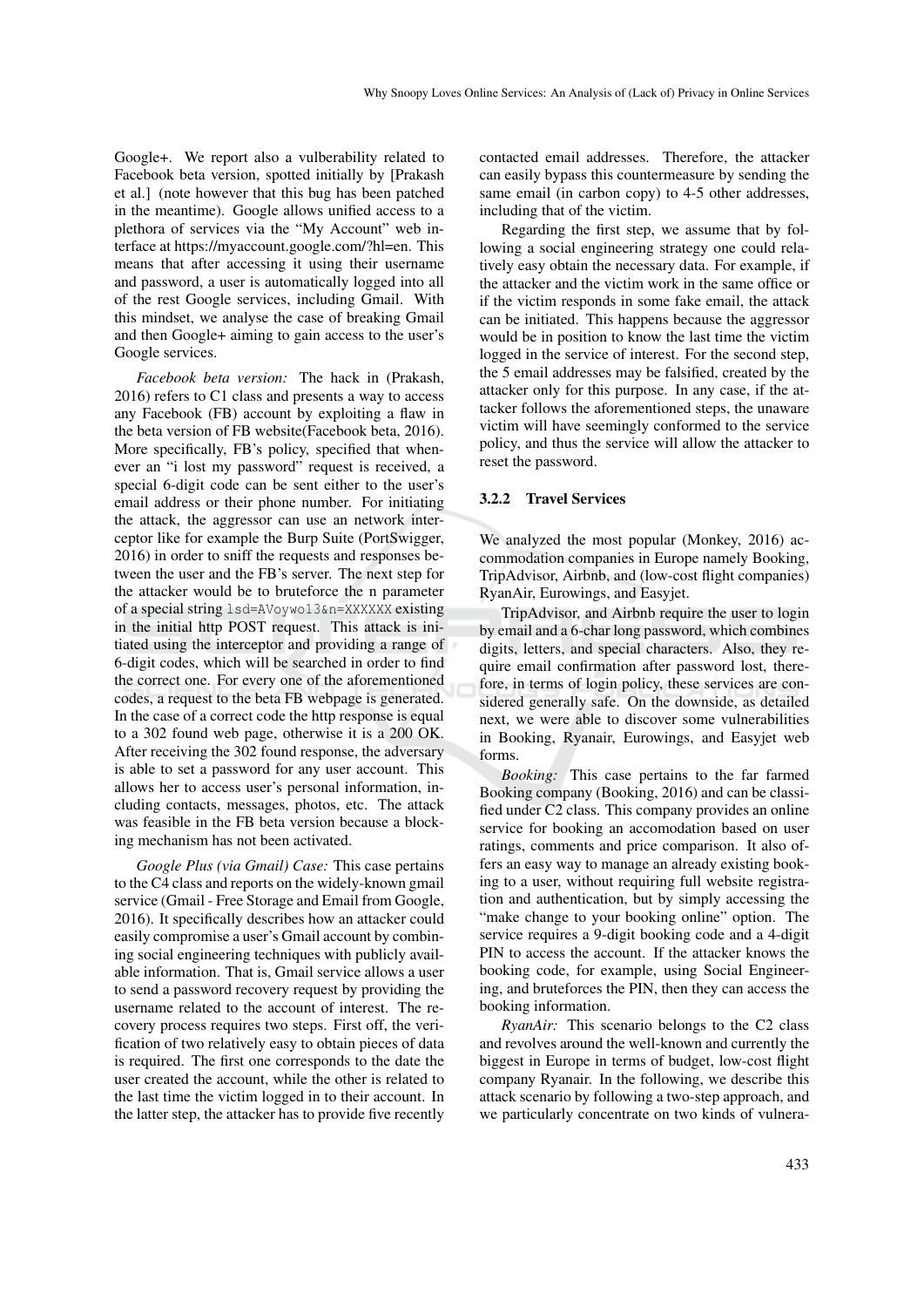bilities that could be exploited by a potential aggressor:

- 1. Step 1 If the attacker knows the booking details (flight date, origin, destination) for a future flight, as well as the email address used by the victim for accessing Ryanair they can retrieve a victim's valid booking reference. While this information may not be directly useful to the attacker, it serves as a stepping stone for step 2.
- 2. Step 2- Once the attacker obtains a valid booking reference and the victim's email address, they are able to retrieve all the victim's booking history.

| Don't have an account? Get your booking now |                                                                                                               |  |  |  |  |  |  |  |  |
|---------------------------------------------|---------------------------------------------------------------------------------------------------------------|--|--|--|--|--|--|--|--|
| <b>Email address</b>                        | How would you like to get your booking? Add your details here.<br><b>Credit card</b><br><b>Flight details</b> |  |  |  |  |  |  |  |  |
| Flying out on                               | <b>Email address</b>                                                                                          |  |  |  |  |  |  |  |  |
| 05-07-2016                                  | @gmail.com                                                                                                    |  |  |  |  |  |  |  |  |
| From                                        | To                                                                                                            |  |  |  |  |  |  |  |  |
| Paris (BVA)                                 | <b>Bologna</b>                                                                                                |  |  |  |  |  |  |  |  |
|                                             | Go                                                                                                            |  |  |  |  |  |  |  |  |

Figure 1: Form to retrieve the booking reference for a future flight.

As given in Figure 1, for Step 1 above, assuming the attacker knows that a certain person is going to fly with Ryanair to a given destination on a particular date, they can insert this information (flight date, email, origin, destination) in the web form available at https://www.ryanair.com/us/en/check-in. As observed from the figure, this form has been designed to ease the passenger to retrieve their next booking information and eventually proceed to check-in, but it does not require any password or other authentication method. That is, by only inserting the aforementioned information, the user as well the potential attacker will have in return the code of the victim's next flight. It is to be noted that all the aforementioned pieces of data may be known to people that are connected to the victim, including their colleagues. In any case, Ryanair is well-known to sell extremely discounted flights nearly every week and for selected destinations. This means that it is almost always feasible to book a flight for less than 10 Euro. This in turn means that an assailant would be able to book (and even with a good deal) a flight for its target, only with the purpose to access a valid booking reference to be exploited in the next step of the attack.

Regarding the second step of the attack, as shown in Figure 2, in order for someone to access the victim's booking history, they have to connect (but not login) to the corporate website, and just select the "Manage my Booking Webpage" option (Ryanair: Manage Your Booking, 2016). Next, by choosing "View Booking History" and inserting one valid

booking reference and the passenger's email, one can straightforwardly obtain access to their personal information. Specifically, as observed from the Figure 2, this attack reveals the full booking history, including details of any future flight bookings of the victim. Actually, as it is depicted in Figure 2, there is no option in the menu for the client (passenger) to delete these historical booking information, and we realized that these log files are kept for at least the current and the previous year. Once again, a valid booking reference can be retrieved as in Step 1, or by exercising a bruteforce attack, or even by performing shoulder surfing. It is also important to note that while the first step allows for obtaining a booking flight reference pertaining to a future flight, the second step can be exercised having either a past or future flight booking reference. Summarizing, the most impor-



Figure 2: Travel history of a passenger by only entering a valid flight booking reference and the passenger's email.

tant finding in this case is that virtually everyone is able to access personal information about the victim by possessing two quite effortlessly obtained information about them. The results obtained from such a search query are easily observable in Figure 2 that zooms out the details of a single booking among those returned in our example. Also, keep in mind that Figure 2 presents two distinct names which correspond to different persons. Precisely, the first name (Vittoria) corresponds to the owner of the account, that is, the person who possesses valid credentials for this account, while the second name (Ahmad) is the person on behalf of which the account owner booked a flight and perhaps she travelled with. Therefore, regardless of the individual for whom the flight has been booked, this flaw can be exploited to reveal information for both individuals. All the aforementioned attacks are clearly feasible since Ryanair clients are not required to login before booking their flight or access their his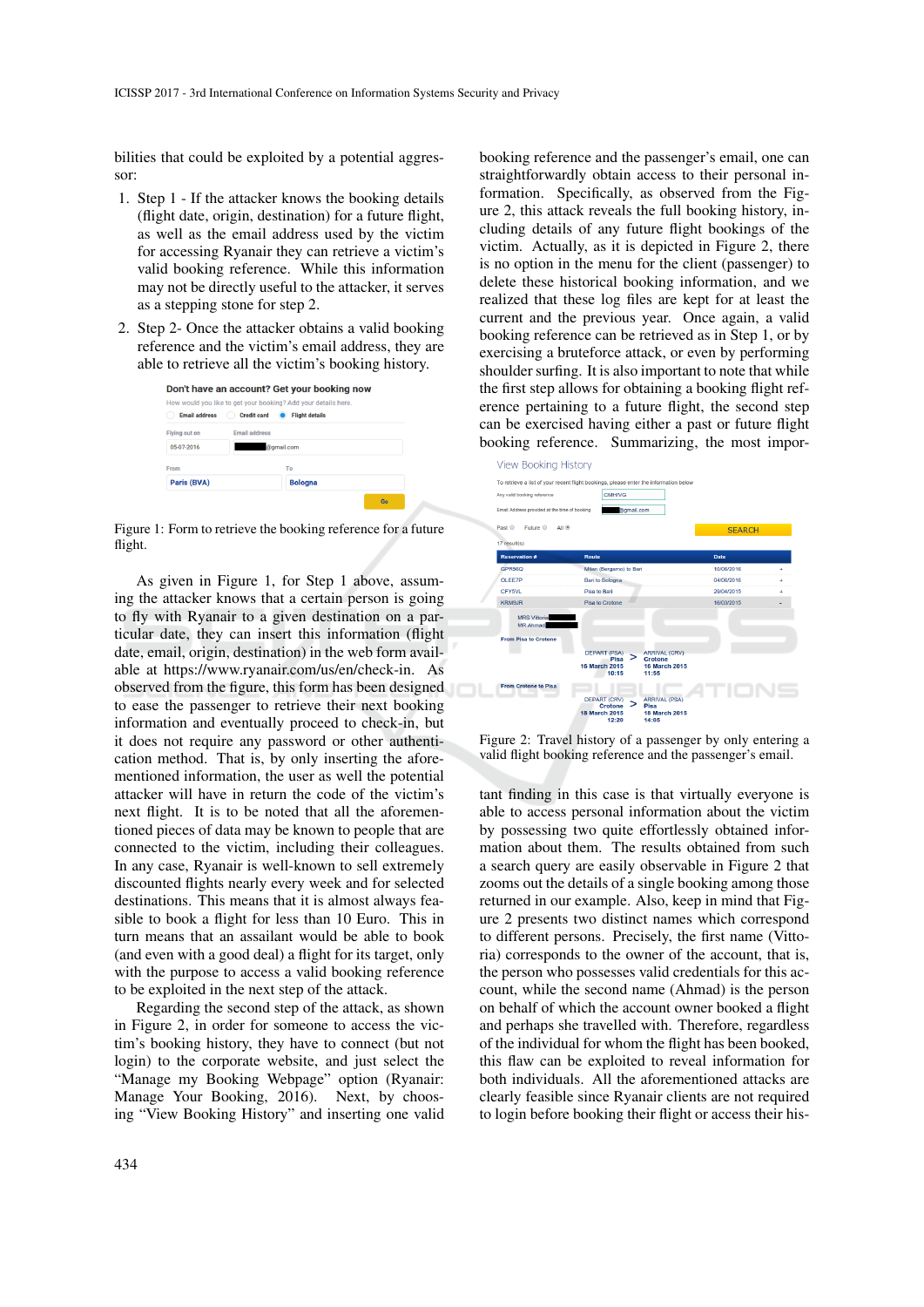torical data. Starting from Sept. 7 2016 Ryanair is finally encouraging its clients to create an account on the website, e.g. by offering them a 10 Euro voucher on their next flight as well as by advertising a personalized flight experience for those who create a user profile.



Figure 3: Retrieved invoice data for a Eurowings flight.

*Eurowings:* This case applies to the low-cost flight company Eurowings and can be classified under C2 class. More specifically, excluding the typical login option via the use of username and password, Eurowings allows a traveller to check their flight details by providing a booking code (6-char) and their surname. The vulnerable form is accessible at https://www.eurowings.com/skysales/ MyDashboard.aspx?culture=en-GB. Besides the flight details, once the traveler expands link button "Booking overview: Here you will find all details about your booking", they obtain also the invoice data and payment that includes the victim's physical address as in Figure 3. Therefore, if the attacker knows the person, the only piece of data they need to additionally acquire is a valid flight code. This can be done by, say, dumpster diving and enables the attacker to gain access to personal data related to the victim. A similar case has been found in the widely-known Easyjet airline company.

#### 3.2.3 Mobile Phone Related Services

In order to survey mobile phone related services, we selected a well-known Canada company. We also analyzed services that are based on the availability of a mobile phone number, specially parking services: PaybyPhone, and Phone and Pay because these are popular in UK. In the following, we detail on cases that found to be vulnerable.

*WIND mobile Canada:* This attack scenario refers to WIND Canada (Wind: Login to My Account,

2016) mobile communication company and belongs to the C1 class. The majority of user login pages out there support the username/password login method. However, as observed from the corresponding login form, this page provides the user with two options. The first one is the common way in which a user provides a username and a password, whereas the second asks the user to insert their phone number and a PIN. The service demands a 4-digit PIN which can be bruteforced easily. According to (Brute Force Calculator, 2016), such a PIN requires 11110 password combinations or 1 sec to brute force it. If the attack is successful, the assailant can access sensitive information related to the victim's call history, including information about the date, the number, the type of the call, the amount charged, and finally the remaining balance.

*PaybyPhone:* This case belongs to C1 class and focuses on a worldwide PayByPhone company (Paybyphone: Manage your account, 2016). The aforementioned company offers a service meant to be used for parking fee payment in a fast and easy way. To login to their account the customer needs to provide their mobile phone number and a 4-digit PIN. Nevertheless, a person's mobile phone number is known in their social circle or exposed in publicly available documents, including telephone catalogues, CVs, etc. In this respect, this piece of information is not secret. On the other hand, as with the previous case, the 4-digit PIN can be easily bruteforced or obtained with legacy social engineering techniques. The result is that the assailant can access the legitimate user's account and view their personal information related to vehicle details and payment info. This way, location information, regarding the victim, is exposed as well. A similar vulnerability to the PaybyPhone case has been spotted in a Phone and Pay company located in the UK (Phoneandpay: Customer Account Login, 2016).

#### 3.2.4 Educational Services

For this category we analyzed services like the OR-FEAS system operated by the Hellenic American Union.

*ORFEAS:* This scenario pertains to C2 class and refers to ORFEAS online service (Orfeas: Student Exam Results, 2016), which is used by English language tutors with the aim of viewing examinees results regarding the Hellenic American Union exams. This service requires two codes for accessing current and past examinees results. The first code needed is the school code which can be obtained exercising common social engineering techniques. For example, a person working in such an institute is in position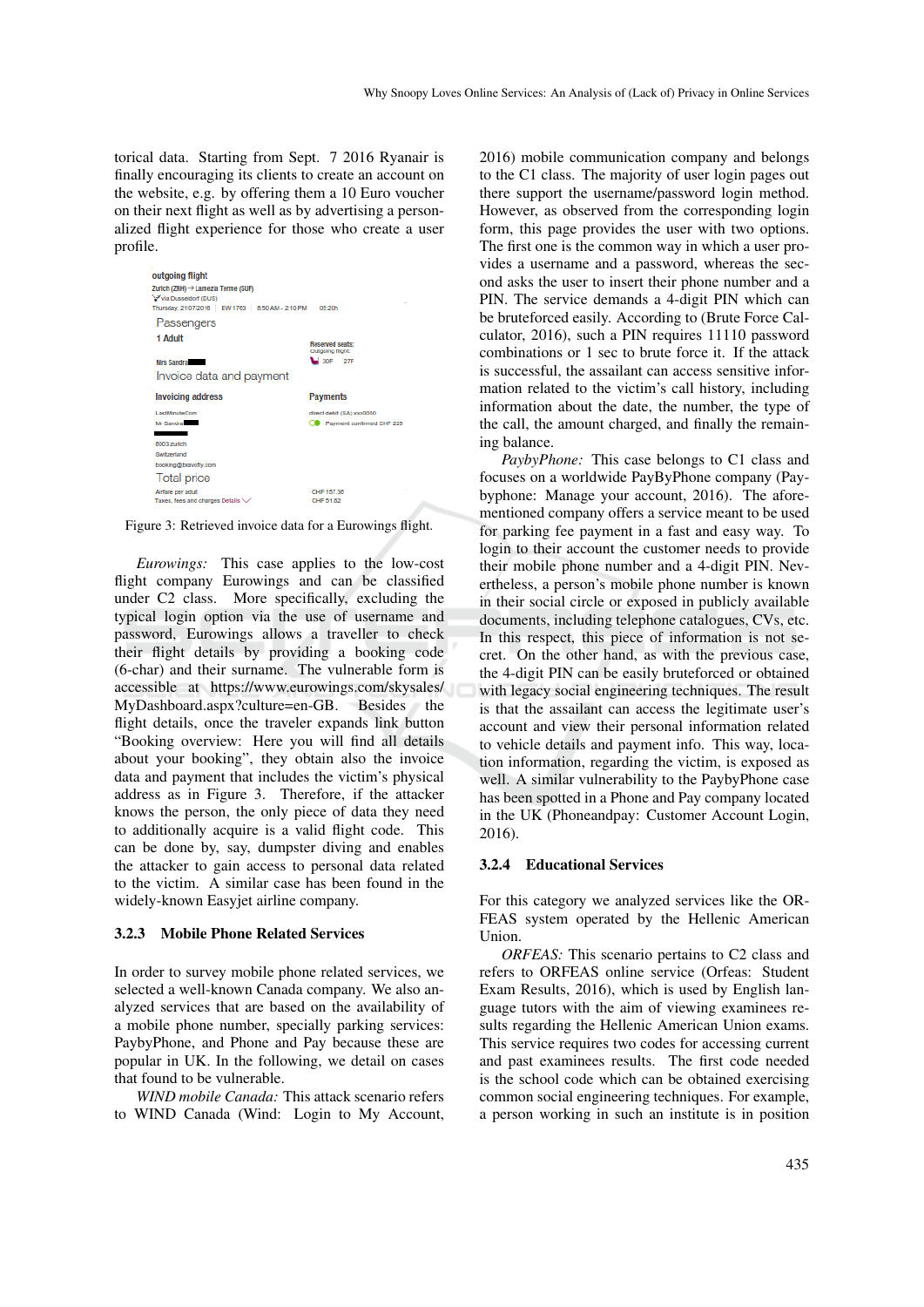| <b>Class</b>   | <b>Required information</b> |                   |                            | <b>Reveals Personal Data</b> | <b>Effort to bruteforce</b> |                 |                   | Online                                 |
|----------------|-----------------------------|-------------------|----------------------------|------------------------------|-----------------------------|-----------------|-------------------|----------------------------------------|
|                | Data                        | How to obtain     | Effort<br>(in terms of BF) |                              | Combs.                      | Block.<br>Mech. | Entropy<br>(bits) | <b>Service</b>                         |
| C <sub>1</sub> | PN<br>4-digit PIN           | Social Eng.       | Trivial                    | Long-term                    | 10K                         | N <sub>0</sub>  | 5.8               | Phone and Pay, PaybyPhone, Canada Wind |
| C <sub>1</sub> | 6-digit PIN                 | BF                | Trivial                    | Long-term                    | 1 <sub>M</sub>              | N <sub>0</sub>  | 9.7               | Facebook beta version                  |
| C <sub>2</sub> | Email<br>6-char BC          | PR<br>Social Eng. | Easy                       | Long-term                    | 2G                          | N <sub>0</sub>  | 20.1              | Ryanair, Eurowings, Easyjet            |
| C <sub>2</sub> | Email<br>6-char BC          | PR<br>Social Eng. | Easy                       | Short-term                   | 2G                          | N <sub>0</sub>  | 20.1              | Booking                                |
| C <sub>2</sub> | <b>SC</b><br>6-char PIN     | Social Eng.<br>BF | Easy                       | Short-term                   | 2G                          | N <sub>0</sub>  | 20                | Orfeas                                 |
| C <sub>3</sub> | <b>PN</b><br>6-char Pass    | Social Eng.       | Hard                       | Long-term                    | 735G                        | Yes             | 26.3              | Twitter, TripAdvisor, Airbnb           |
| C <sub>4</sub> | Emails<br>Date              | PR<br>Social Eng. | Hardt                      | Long-term                    | 6P                          | Yes             | 30.3              | Google Services<br>via Gmail           |

Table 1: Analysis of Cases (PR = Public Record, PN = Phone Number, SC= School Code, BF=Brute Force, BC=Booking Code).

to access the code and leak it to the adversary. Also, several times the teachers write down these codes on scrap of papers and leave them in plain sight, say, on their desk. The other code is a 6-digit password which combines lower-case letters and numbers, but not special characters.

### 4 ANALYSIS OF CASES

We consider a qualitative evaluation of three main factors which characterize the attack and have to do with reward vs. effort from an attacker's viewpoint. These three factors express i) the type and the amount of information the adversary would need in order to initiate the attack, ii) the type and amount of effort needed to run the attack, and iii) the type and amount of personal information gained after exercising the attack, that is, if it is fast outdated or of longterm validity. From the real case scenarios presented in the previous section, which all have in common at least one easily obtained information, we identify five basic attack classes summarized in Table 3.2.3.

Generally, a bruteforce is feasible when one deals with short-length homogenous credentials. To calculate the duration of such a process, one can access an online service as that in (Brute Force Calculator, 2016). For example, as already pointed out, to bruteforce a 4-digit PIN, in a numeric space, employing a BSDi DES-based ciphertext format, one would need 11,110 password combinations. In the absence of an additional defensive mechanism, including CAPTCHA (Conti et al., 2016) or IP address blocking, a key space of this size can be searched instantly, and thus the password strength is practically very low.

In many cases, online services employ obsolete security standards or policies in authentication mechanisms with the purpose of protecting users' privacy. Moreover, despite Best Current Practices (BCP) and other guidelines do exist for the multi-factor authentication (MFA)(NIST, 2016), as stressed by this work still several popular services out there do not employ them. For this reason, these standards should regularly be reviewed in order to keep up with the current computational growth. Very popular services as Facebook, Amazon and Fidelity still allows the minimum length of a newly created password equal to six characters. Nevertheless, they do have protection against online attacks; a slow-down answer or a failban mechanism that will reduce the effectiveness of the attack. This tactic is generally adopted as a means to balance between security and usability (Florêncio et al., 2014).

To sum up, all flaws shown in the various cases of Section 3.2 could have been avoided by following the privacy by design strategy (PbD) (Privacy By Design, 2016). However, it seems that the designers of these services focused mostly on usability rather taking into account privacy from their design state. PbD enables engineers to take into account privacy issues from the beginning of the development cycle, hence developing systems which inherently protect privacy. Furthermore, online services should regularly update their security mechanisms in order to follow proportionally the growth of computer systems (Moore's law). Also, this should be done for the dated services with the aim to regularly update their security level by including mobile phone verification, geolocation, (Hang et al., 2015) and captcha (Conti et al., 2016). All these mechanisms are used in order to avoid bruteforce attacks.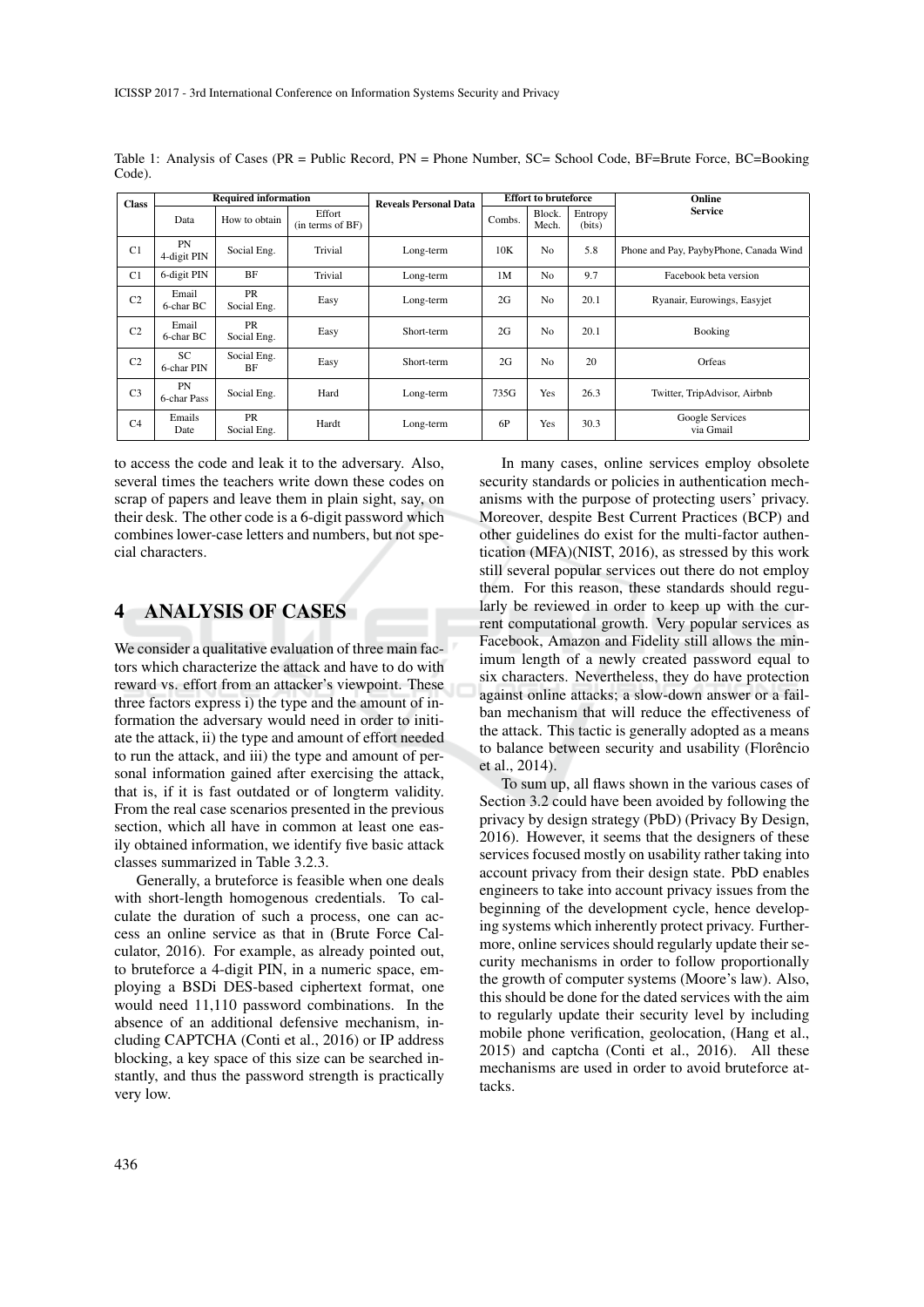## 5 RELATED WORK

The work done so far in demonstrating and remediating security and privacy flaws in online web-based services is rather large. So, in this section, we only address related work that are related to the following issues contained in the OWASP Top Ten (Mark, 2016) and pertain to authentication mechanisms in general.

The authors in (Liginlal et al., 2009) present a solution strategy to avoid human errors aiming to eliminate privacy leaks. More specifically, this solution is based on the application of three different strategies, namely error avoidance, error interception and error correlation. Moreover, the work in (Kraemer et al., 2009) tries to investigate how human and organizational factors affect computer vulnerabilities by applying a macroergonomic approach in order to identify the bonds between human and organizational factors. Furthermore, the authors in (Barlow et al., 2013) rely on the factorial survey method aiming to train employees to avoid security policy violations.

In(Gejibo et al., 2012), the authors deal with the usage of mobile phones, PDAs and other mobile communication devices for managing sensitive data related to e-health in developing countries. Mechanisms for secure storage and end-to-end encryption are introduced as an extension of the openXdata standard (Switch to openXdata, 2016). As highlighed also in the current work, the need of a more fast and easy to use system, that could be used by, say, a mobile device, has as a counter-effect the implementation of a less secure system. In (Ohata et al., 2016) the authors consider a provably secure password reset protocol and show its efficiency via a prototype implementation. Several online services could take advantage of such a protocol. Indeed, the services that adopt a password-based authentication usually support a mechanism with which a user can reset their password, but this mechanism can be unsecure, as analyzed in Section 3. The authors, in (Xie et al., 2011), concentrate on software development errors. They conduct a qualitative research based on interviews with the aim to investigate the reasons that affect developers and make them prone to development errors. They state that their results indicate lack of relation between the developers awareness and their behaviour. As about 24% percent of the top 10 million web sites are built upon the content management system WordPress, it comes as no surprise that content management systems in general and WordPress in particular are frequently targeted. By using manual and statistic analysis, the authors in (Trunde and Weippl, 2015) elaborate on possible ways of detecting common programming errors. Their analysis has

been conducted starting from public available security exploits. In (Tiwari, 2014) the author shows simple ways to add Security to Web Development, highlighing poor designed programming language features that favor SQL injections. Also, he discusses ways that such errors can be avoided. Similarly to our work, in (Hang et al., 2015) the authors evaluated the strength and the weaknesses of a widely used autentication mechanism, namely the security questions. As a plus, the authors propose a location-based authentication with security questions as a more usable and secure fallback authentication scheme.

## 6 CONCLUSIONS

The paper at hand presents a handful of real-world web services which present striking flaws that render them easy targets to even naive or script kiddies kind of attackers. We categorize these cases in four distinct classes based on the required effort to launch the attack and gain access to personal information. In a nutshell, the crux of our work lies on the fact that several web services used by a plethora of people on everyday basis still suffer from basic both intentionally and unintentionally introduced flaws, which in turn reveal that either the situational awareness in cyber security and privacy is low or the designers continue to consider the usability aspect above anything else, including security. This also strongly suggests that holistic approaches like the PbD one should be given more attention by all the stakeholders in an effort to end up to services that present a drastically reduced attack surface.

## ACKNOWLEDGEMENTS

Mauro Conti is supported by a Marie Curie Fellowship funded by the European Commission (agreement PCIG11-GA-2012-321980). This work is also partially supported by the EU TagItSmart! Project (agreement H2020-ICT30-2015-688061), the EU-India REACH Project (agreement ICI+/2014/342- 896), the Italian MIUR-PRIN TENACE Project (agreement 20103P34XC), and by the projects "Tackling Mobile Malware with Innovative Machine Learning Techniques", "Physical-Layer Security for Wireless Communication", and "Content Centric Networking: Security and Privacy Issues" funded by the University of Padua.